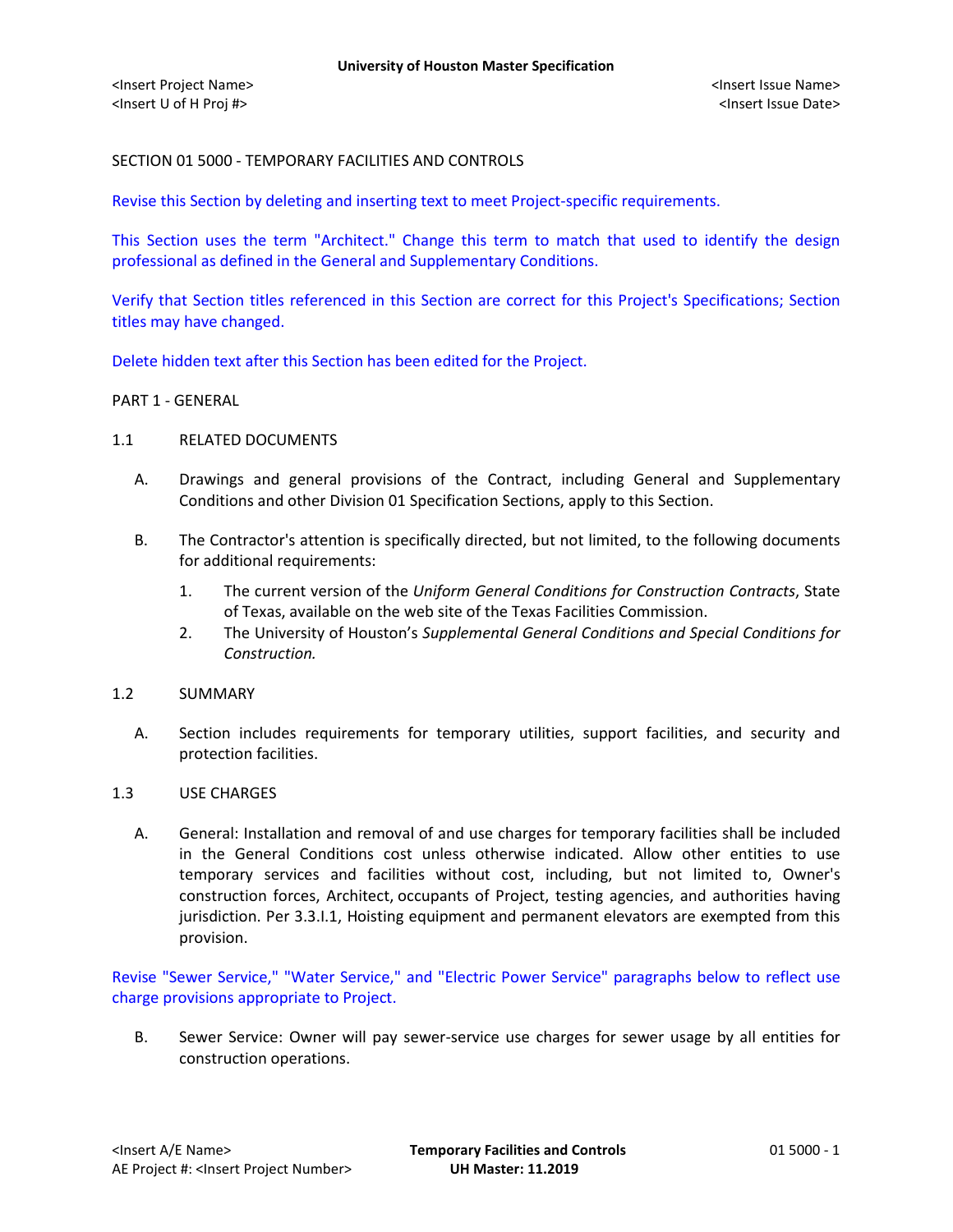- C. Water Service: Owner will pay water-service use charges for water used by all entities for construction operations.
- D. Electric Power Service: Owner will pay electric-power-service use charges for electricity used by all entities for construction operations.

## 1.4 INFORMATIONAL SUBMITTALS

- A. Site Plan: Show temporary facilities, utility hookups, staging areas, and parking areas for construction personnel.
- B. Fire-Safety Program: Show compliance with requirements of NFPA 241 and authorities having jurisdiction. Indicate Contractor personnel responsible for management of fire-prevention program.
- C. Moisture-Protection Plan: Describe procedures and controls for protecting materials and construction from water absorption and damage.
	- 1. Describe delivery, handling, and storage provisions for materials subject to water absorption or water damage.
	- 2. Indicate procedures for discarding water-damaged materials, protocols for mitigating water intrusion into completed Work, and replacing water-damaged Work.
	- 3. Indicate sequencing of work that requires water, such as sprayed fire-resistive materials, plastering, and terrazzo grinding, and describe plans for dealing with water from these operations. Show procedures for verifying that wet construction has dried sufficiently to permit installation of finish materials.
- D. Dust- and HVAC-Control Plan: Submit coordination drawing and narrative that indicates the dust- and HVAC-control measures proposed for use, proposed locations, and proposed time frame for their operation. Identify further options if proposed measures are later determined to be inadequate. Include the following:
	- 1. Locations of dust-control partitions at each phase of work.
	- 2. HVAC system isolation schematic drawing.
	- 3. Location of proposed air-filtration system discharge.
	- 4. Waste handling procedures.
	- 5. Other dust-control measures.

# 1.5 QUALITY ASSURANCE

- A. Electric Service: Comply with NECA, NEMA, and UL standards and regulations for temporary electric service. Install service to comply with NFPA 70.
- B. Tests and Inspections: Arrange for authorities having jurisdiction to test and inspect each temporary utility before use. Obtain required certifications and permits.
- C. Accessible Temporary Egress: Comply with applicable provisions in the Texas Accessibility Standards.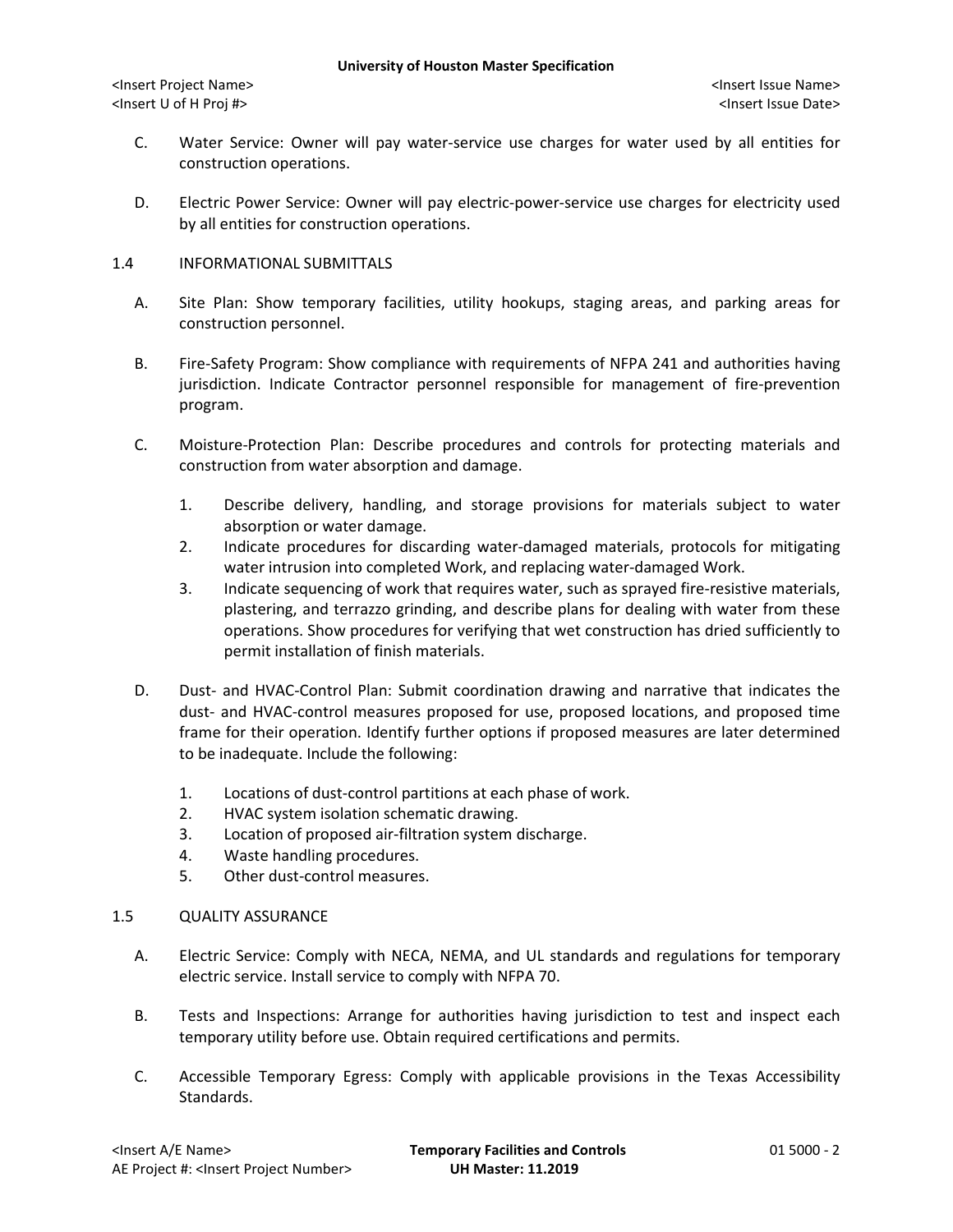<Insert Project Name> <Insert Issue Name> <Insert U of H Proj #> <Insert Issue Date>

#### 1.6 PROJECT CONDITIONS

A. Temporary Use of Permanent Facilities: Engage Installer of each permanent service to assume responsibility for operation, maintenance, and protection of each permanent service during its use as a construction facility before Owner's acceptance, regardless of previously assigned responsibilities.

PART 2 - PRODUCTS

## 2.1 MATERIALS

- A. Chain-Link Fencing: Minimum 2-inch (50-mm), 0.148-inch- (3.8-mm-) thick, galvanized-steel, chain-link fabric fencing; minimum 6 feet (1.8 m) high with galvanized-steel pipe posts; minimum 2-3/8-inch- (60-mm-) OD line posts and 2-7/8-inch- (73-mm-) OD corner and pull posts, with 1-5/8-inch- (42-mm-) OD top rails.
- B. Portable Chain-Link Fencing: Minimum 2-inch (50-mm), 0.148-inch- (3.8-mm-) thick, galvanized-steel, chain-link fabric fencing; minimum  $6$  feet  $(1.8 \text{ m})$  high with galvanized-steel pipe posts; minimum 2-3/8-inch- (60-mm-) OD line posts and 2-7/8-inch- (73-mm-) OD corner and pull posts, with 1-5/8-inch- (42-mm-) OD top and bottom rails. Provide galvanized-steel bases for supporting posts.
- C. Wood Enclosure Fence: Plywood,  $[6 \text{ feet } (1.8 \text{ m})]$   $[8 \text{ feet } (2.4 \text{ m})]$  high, framed with four 2-by-4-inch (50-by-100-mm) rails, with preservative-treated wood posts spaced not more than 8 feet (2.4 m) apart.
- D. Dust-Control Adhesive-Surface Walk-off Mats: Provide mats minimum 36 by 60 inches (914 by 1624 mm).

Retain "Insulation" Paragraph below for insulated temporary enclosures and partitions.

E. Insulation: Unfaced mineral-fiber blanket, manufactured from glass, slag wool, or rock wool; with maximum flame-spread and smoke-developed indexes of 25 and 50, respectively.

# 2.2 TEMPORARY FACILITIES

- A. Field Offices, General: Prefabricated or mobile units with serviceable finishes, temperature controls, and foundations adequate for normal loading.
- B. Common-Use Field Office: Of sufficient size to accommodate needs of Owner, Architect, and construction personnel office activities and to accommodate Project meetings specified in other Division 01 Sections. Keep office clean and orderly. Furnish and equip offices as follows:
	- 1. Furniture required for Project-site documents including file cabinets, plan tables, plan racks, and bookcases.
	- 2. Conference room of sufficient size to accommodate meetings of 10 individuals. Provide electrical power service and 120-V ac duplex receptacles, with no fewer than one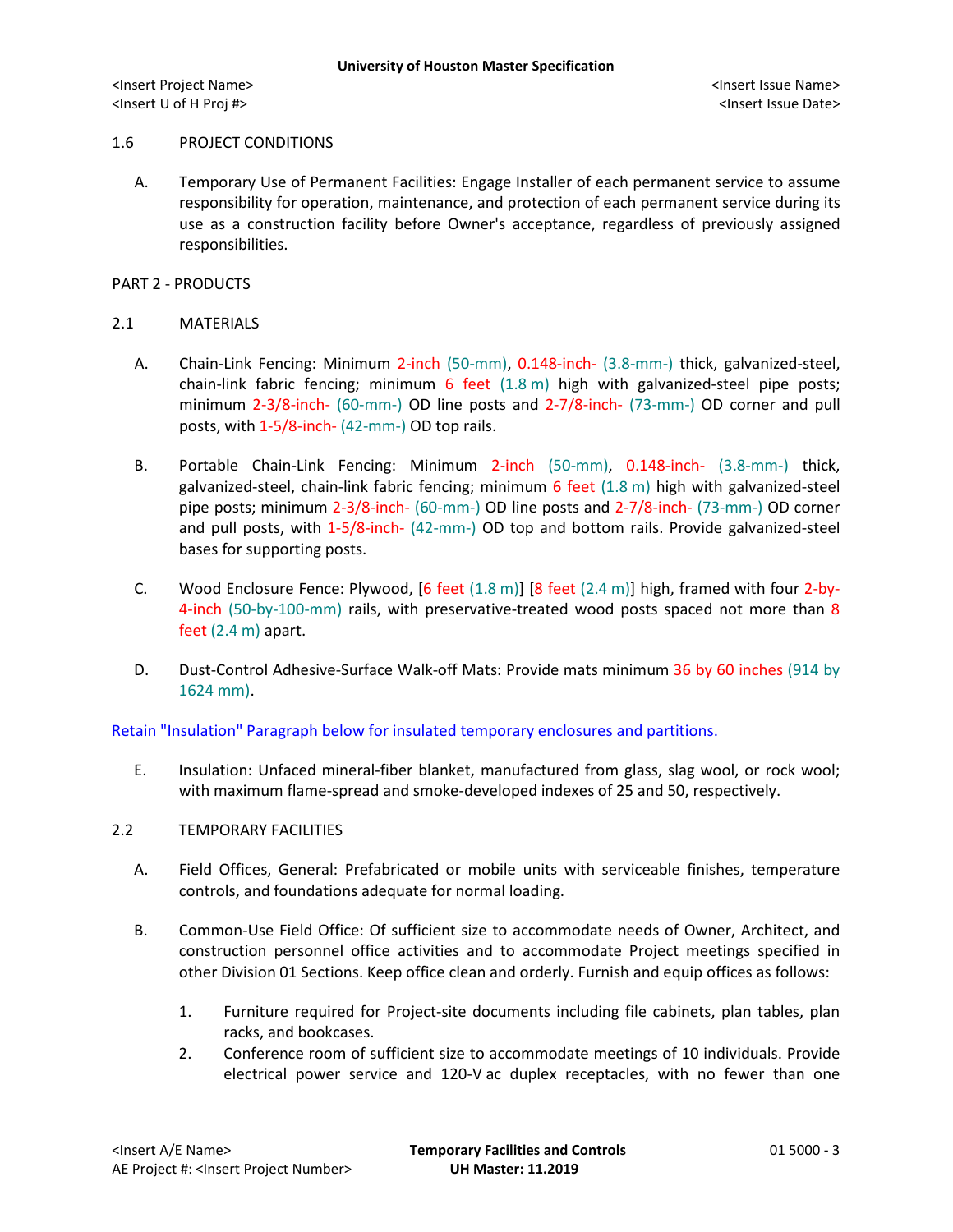receptacle on each wall. Furnish room with conference table, chairs, and 4-foot- (1.2-m- ) square tack and marker boards.

Edit paragraphs below if Field Office will be located in UH's existing buildings.

- 3. Drinking water and private toilet.
- 4. Heating and cooling equipment necessary to maintain a uniform indoor temperature of 68 to 72 deg F (20 to 22 deg C).
- 5. Lighting fixtures capable of maintaining average illumination of 20 fc (215 lx) at desk height.

Coordinate "Storage and Fabrication Sheds" Paragraph below with Owner for use of existing building for storage and protection of materials to be incorporated into Project.

- C. Storage and Fabrication Sheds: Provide sheds sized, furnished, and equipped to accommodate materials and equipment for construction operations.
	- 1. Store combustible materials apart from building.

## 2.3 EQUIPMENT

A. Fire Extinguishers: Portable, UL rated; with class and extinguishing agent as required by locations and classes of fire exposures.

Revise "HVAC Equipment" Paragraph below to suit Project. Liquid-propane-gas or fuel-oil heaters are commonly used. Steam or hot-water heaters, gas-fired space heaters, or electric unit heaters are also used.

- B. HVAC Equipment: Unless Owner authorizes use of permanent HVAC system, provide vented, self-contained, liquid-propane-gas or fuel-oil heaters with individual space thermostatic control.
	- 1. Use of gasoline-burning space heaters, open-flame heaters, or salamander-type heating units is prohibited.
	- 2. Heating Units: Listed and labeled for type of fuel being consumed, by a qualified testing agency acceptable to authorities having jurisdiction, and marked for intended location and application.
	- 3. Permanent HVAC System: If Owner authorizes use of permanent HVAC system for temporary use during construction, provide filter with MERV of 8 at each return-air grille in system and remove at end of construction and clean HVAC system as required in Section 01 7700 "Closeout Procedures".
- C. Air-Filtration Units: Primary and secondary HEPA-filter-equipped portable units with four-stage filtration. Provide single switch for emergency shutoff. Configure to run continuously.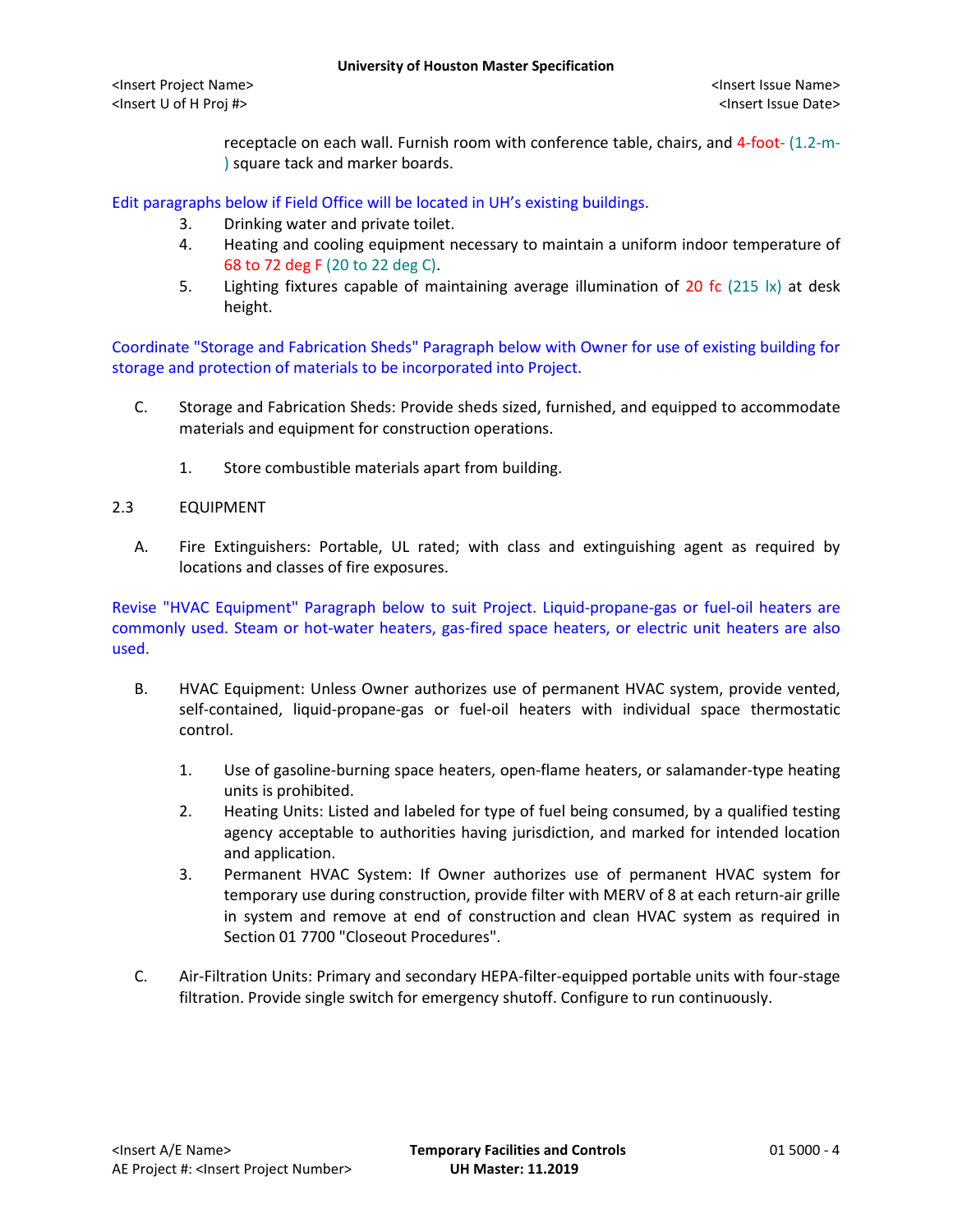#### PART 3 - EXECUTION

## 3.1 INSTALLATION, GENERAL

- A. Locate facilities where they will serve Project adequately and result in minimum interference with performance of the Work. Relocate and modify facilities as required by progress of the Work.
	- 1. Locate facilities to limit site disturbance as specified in Section 01 1000 "Summary."
- B. Provide each facility ready for use when needed to avoid delay. Do not remove until facilities are no longer needed or are replaced by authorized use of completed permanent facilities.

#### 3.2 TEMPORARY UTILITY INSTALLATION

- A. General: Install temporary service or connect to existing service.
	- 1. Arrange with utility company, Owner, and existing users for time when service can be interrupted, if necessary, to make connections for temporary services.
- B. Sewers and Drainage: Provide temporary utilities to remove effluent lawfully.
	- 1. Connect temporary sewers to municipal system as directed by authorities having jurisdiction.
- C. Water Service: Connect to Owner's existing water service facilities. Clean and maintain water service facilities in a condition acceptable to Owner. At Substantial Completion, restore these facilities to condition existing before initial use.
- D. Sanitary Facilities: Provide temporary toilets, wash facilities, and drinking water for use of construction personnel. Comply with requirements of authorities having jurisdiction for type, number, location, operation, and maintenance of fixtures and facilities.
- E. Heating and Cooling: Provide temporary heating and cooling required by construction activities for curing or drying of completed installations or for protecting installed construction from adverse effects of low temperatures or high humidity. Select equipment that will not have a harmful effect on completed installations or elements being installed.
- F. Isolation of Work Areas in Occupied Facilities: Prevent dust, fumes, and odors from entering occupied areas.
	- 1. Prior to commencing work, isolate the HVAC system in area where work is to be performed according to coordination drawings.
		- a. Disconnect supply and return ductwork in work area from HVAC systems servicing occupied areas.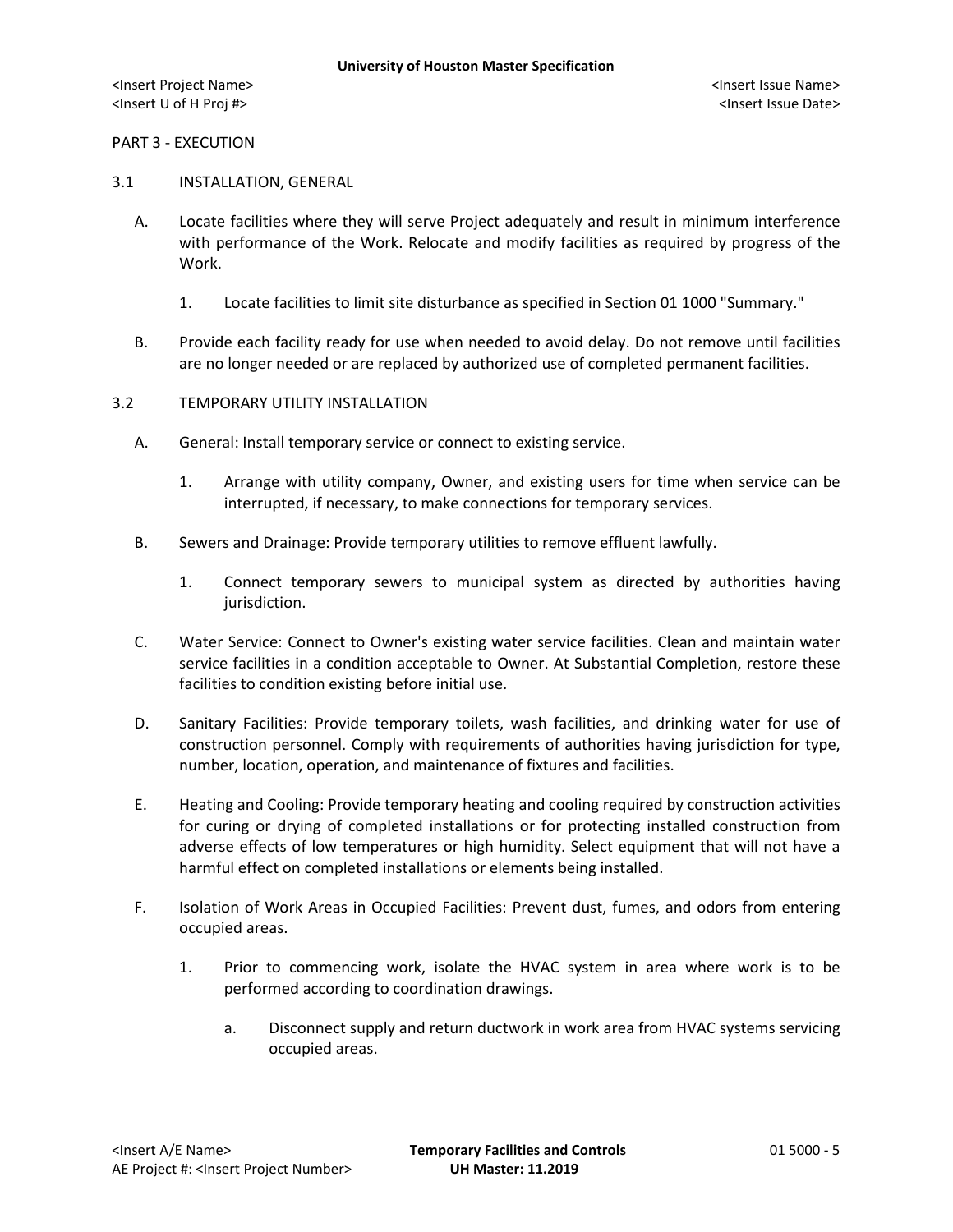- b. Maintain negative air pressure within work area using HEPA-equipped airfiltration units, starting with commencement of temporary partition construction, and continuing until removal of temporary partitions is complete.
- 2. Maintain dust partitions during the Work. Use vacuum collection attachments on dustproducing equipment. Isolate limited work within occupied areas using portable dustcontainment devices.
- 3. Perform daily construction cleanup and final cleanup using approved, HEPA-filterequipped vacuum equipment.
- G. Ventilation and Humidity Control: Provide temporary ventilation required by construction activities for curing or drying of completed installations or for protecting installed construction from adverse effects of high humidity. Select equipment that will not have a harmful effect on completed installations or elements being installed. Coordinate ventilation requirements to produce ambient condition required and minimize energy consumption.
	- 1. Provide dehumidification systems when required to reduce substrate moisture levels to level required to allow installation or application of finishes.
- H. Electric Power Service: Connect to Owner's existing electric power service. Maintain equipment in a condition acceptable to Owner.
- I. Lighting: Provide temporary lighting with local switching that provides adequate illumination for construction operations, observations, inspections, and traffic conditions.
	- 1. Install and operate temporary lighting that fulfills security and protection requirements without operating entire system.
	- 2. Install lighting for Project identification sign.
- J. Telephone Service: Provide temporary telephone service in common-use facilities for use by all construction personnel. Install one telephone line(s) for each field office.
	- 1. Provide additional telephone lines for the following:
		- a. Provide a dedicated telephone line for each facsimile machine in each field office.
	- 2. At each telephone, post a list of important telephone numbers.
		- a. Police and fire departments.
		- b. Ambulance service.
		- c. Contractor's home office.
		- d. Contractor's emergency after-hours telephone number.
		- e. Architect's office.
		- f. Engineers' offices.
		- g. Owner's office.
		- h. Principal subcontractors' field and home offices.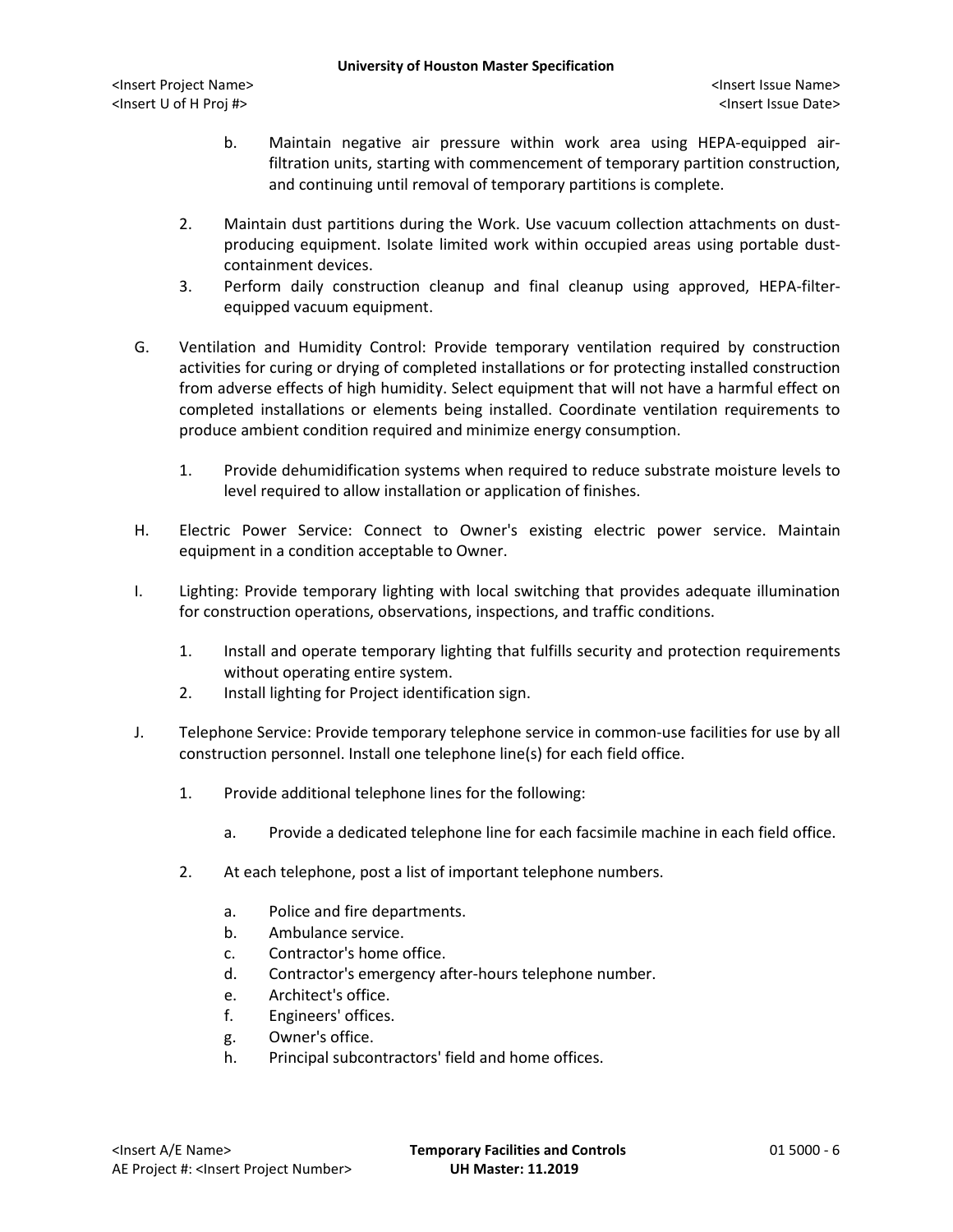<Insert Project Name> <Insert Issue Name> <Insert U of H Proj #> <Insert Issue Date>

- 3. Provide superintendent with cellular telephone or portable two-way radio for use when away from field office.
- 3.3 SUPPORT FACILITIES INSTALLATION
	- A. General: Comply with the following:
		- 1. Provide construction for temporary offices, shops, and sheds located within construction area or within 30 feet  $(9 \text{ m})$  of building lines that is noncombustible according to ASTM E 136. Comply with NFPA 241.
		- 2. Maintain support facilities until Architect schedules Substantial Completion inspection. Remove before Substantial Completion. Personnel remaining after Substantial Completion will be permitted to use permanent facilities, under conditions acceptable to Owner.

Retain "Temporary Roads and Paved Areas" Paragraph below if temporary roads and paved areas are not indicated or anticipated to be in same location as permanent roads or paved areas. Delete the following five paragraphs (through "Dewatering Facilities") for interior renovation projects.

- B. Temporary Roads and Paved Areas: Construct and maintain temporary roads and paved areas adequate for construction operations. Locate temporary roads and paved areas within construction limits indicated on Drawings.
	- 1. Provide dust-control treatment that is non-polluting and non-tracking. Reapply treatment as required to minimize dust.
- C. Temporary Use of Permanent Roads and Paved Areas: Locate temporary roads and paved areas in same location as permanent roads and paved areas. Construct and maintain temporary roads and paved areas adequate for construction operations. Extend temporary roads and paved areas, within construction limits indicated, as necessary for construction operations.
	- 1. Coordinate elevations of temporary roads and paved areas with permanent roads and paved areas.
	- 2. Prepare subgrade and install subbase and base for temporary roads and paved areas according to Section 31 2000 "Earth Moving."
	- 3. Recondition base after temporary use, including removing contaminated material, regrading, proof-rolling, compacting, and testing.
- D. Traffic Controls: Comply with requirements of authorities having jurisdiction.
	- 1. Protect existing site improvements to remain including curbs, pavement, and utilities.
	- 2. Maintain access for fire-fighting equipment and access to fire hydrants.
- E. Parking: Use designated areas of Owner's existing parking areas for construction personnel.
- F. Dewatering Facilities and Drains: Comply with requirements of authorities having jurisdiction. Maintain Project site, excavations, and construction free of water.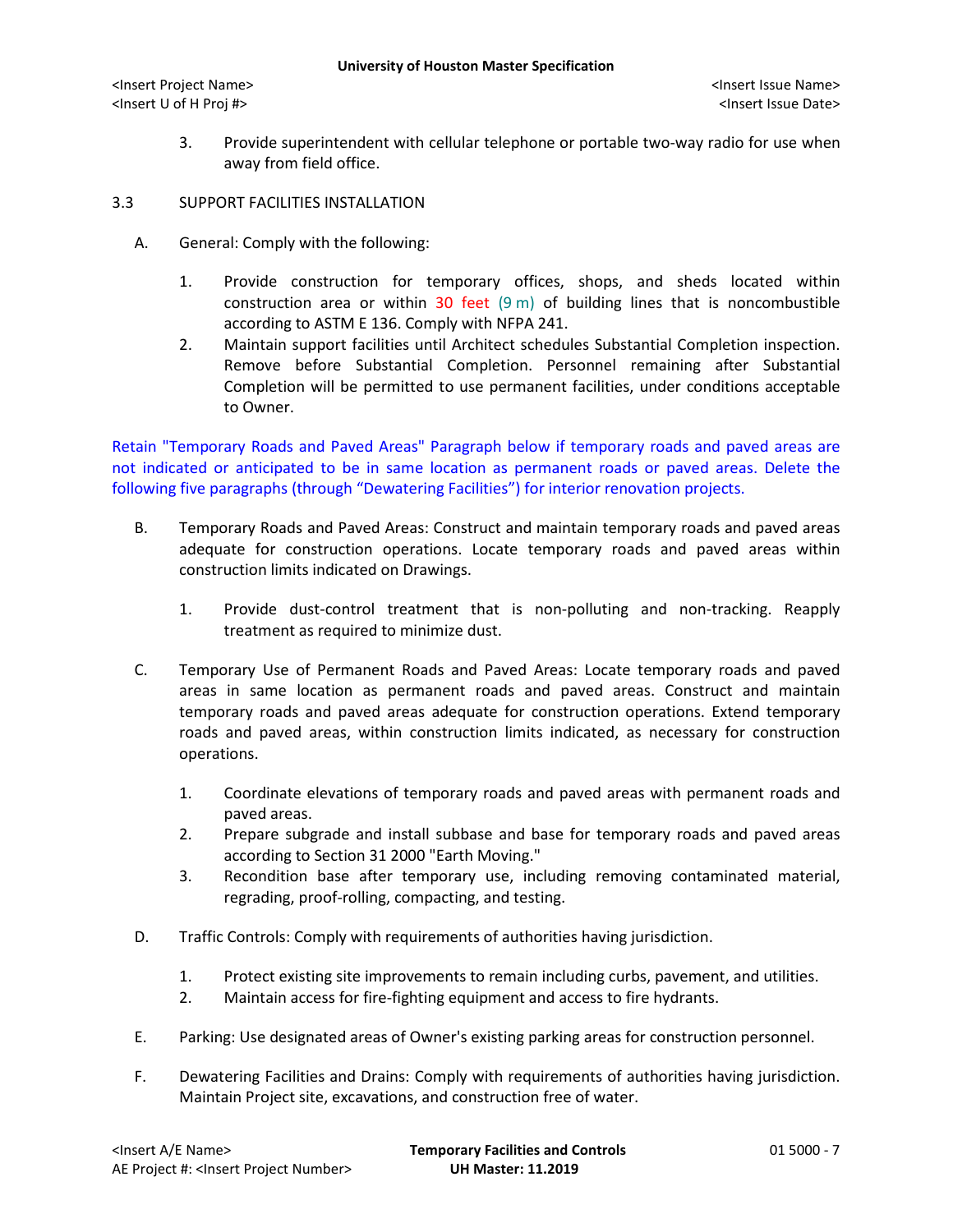#### **University of Houston Master Specification**

<Insert Project Name> <Insert Issue Name> <Insert U of H Proj #> <Insert Issue Date>

- 1. Dispose of rainwater in a lawful manner that will not result in flooding Project or adjoining properties or endanger permanent Work or temporary facilities.
- 2. Remove snow and ice as required to minimize accumulations.
- G. Project Signs: Provide Project signs as indicated. Unauthorized signs are not permitted.
	- 1. Identification Signs: Provide Project identification signs as indicated on Drawings.
	- 2. Temporary Signs: Provide other signs as indicated and as required to inform public and individuals seeking entrance to Project.
		- a. Provide temporary, directional signs for construction personnel and visitors.
	- 3. Maintain and touchup signs so they are legible at all times.
- H. Waste Disposal Facilities: Comply with requirements specified in Section 01 7419 "Construction Waste Management and Disposal."

Retain "Lifts and Hoists" Paragraph below for construction of more than two stories.

- I. Lifts and Hoists: Provide facilities necessary for hoisting materials and personnel.
	- 1. Truck cranes and similar devices used for hoisting materials are considered "tools and equipment" and not temporary facilities.

For projects in existing multi-story buildings, or new free-standing multi-story projects, Retain "Temporary Elevator Use" or "Existing Elevator Use" Paragraph below. Select first option in Paragraph below if use of elevators by construction personnel is not permitted. Coordinate with elevator Sections appropriate for the Project.

J. Temporary Elevator Use: [**Use of elevators is not permitted**] [**See Division 14 elevator Section(s) for temporary use of new elevators.]**

Retain "Existing Elevator Use" Paragraph below if existing elevator use will be permitted. Indicate location of Owner's existing elevators permitted to be used in Section 01 1000 "Summary" or show on Drawings.

- K. Existing Elevator Use: Use of Owner's existing elevators will be permitted, provided elevators are cleaned and maintained in a condition acceptable to Owner. At Substantial Completion, restore elevators to condition existing before initial use, including replacing worn cables, guide shoes, and similar items of limited life.
	- 1. Do not load elevators beyond their rated weight capacity.
	- 2. Provide protective coverings, barriers, devices, signs, or other procedures to protect elevator car and entrance doors and frame. If, despite such protection, elevators become damaged, engage elevator Installer to restore damaged work so no evidence remains of correction work. Return items that cannot be refinished in field to the shop, make required repairs and refinish entire unit, or provide new units as required.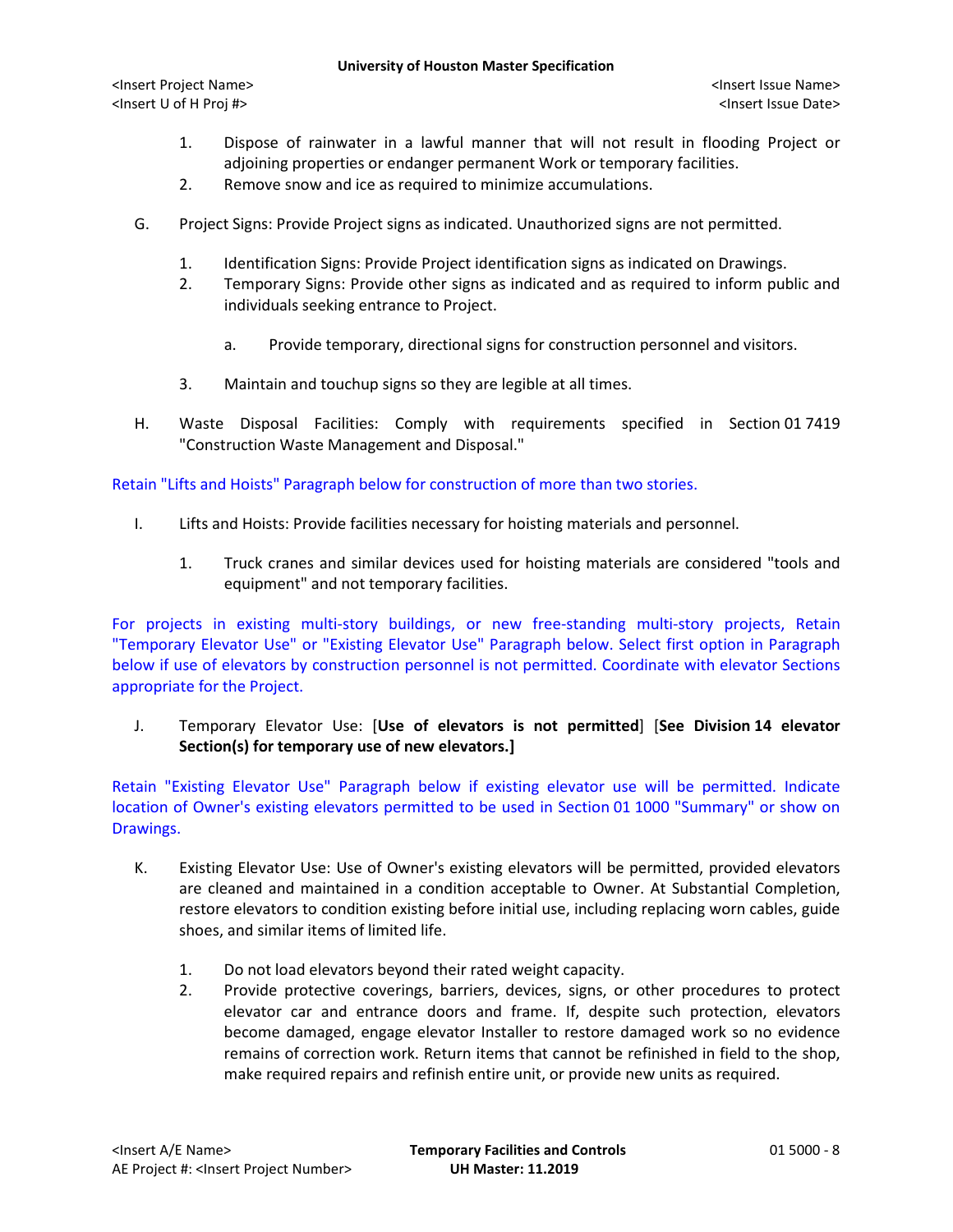L. Temporary Stairs: Until permanent stairs are available, provide temporary stairs where ladders are not adequate.

Retain "Temporary Stairs" Paragraph above or "Existing Stair Usage" Paragraph below. Delete below if stairs are unavailable. Indicate location of Owner's existing stairs in Section 01 1000 "Summary" or show on Drawings.

- M. Existing Stair Usage: Use of Owner's existing stairs will be permitted, provided stairs are cleaned and maintained in a condition acceptable to Owner. At Substantial Completion, restore stairs to condition existing before initial use.
	- 1. Provide protective coverings, barriers, devices, signs, or other procedures to protect stairs and to maintain means of egress. If stairs become damaged, restore damaged areas so no evidence remains of correction work.
- N. Temporary Use of Permanent Stairs: Use of new stairs for construction traffic will be permitted, provided stairs are protected and finishes restored to new condition at time of Substantial Completion.

Individual Project circumstances may require use of other construction aids and miscellaneous facilities, such as scaffolds, platforms, swing stages, ramps and bridges, incidental sheeting and shoring, and demolition waste chutes. Insert requirements to suit Project.

## 3.4 SECURITY AND PROTECTION FACILITIES INSTALLATION

- A. Protection of Existing Facilities: Protect existing vegetation, equipment, structures, utilities, and other improvements at Project site and on adjacent properties, except those indicated to be removed or altered. Repair damage to existing facilities.
- B. Environmental Protection: Provide protection, operate temporary facilities, and conduct construction as required to comply with environmental regulations and that minimize possible air, waterway, and subsoil contamination or pollution or other undesirable effects.
	- 1. Comply with work restrictions specified in Section 01 1000 "Summary."
- C. Temporary Erosion and Sedimentation Control: Provide measures to prevent soil erosion and discharge of soil-bearing water runoff and airborne dust to undisturbed areas and to adjacent properties and walkways, according to erosion- and sedimentation-control Drawings, requirements of 2003 EPA Construction General Permit, or authorities having jurisdiction, whichever is more stringent.
	- 1. Verify that flows of water redirected from construction areas or generated by construction activity do not enter or cross tree- or plant- protection zones.
	- 2. Inspect, repair, and maintain erosion- and sedimentation-control measures during construction until permanent vegetation has been established.
	- 3. Clean, repair, and restore adjoining properties and roads affected by erosion and sedimentation from Project site during the course of Project.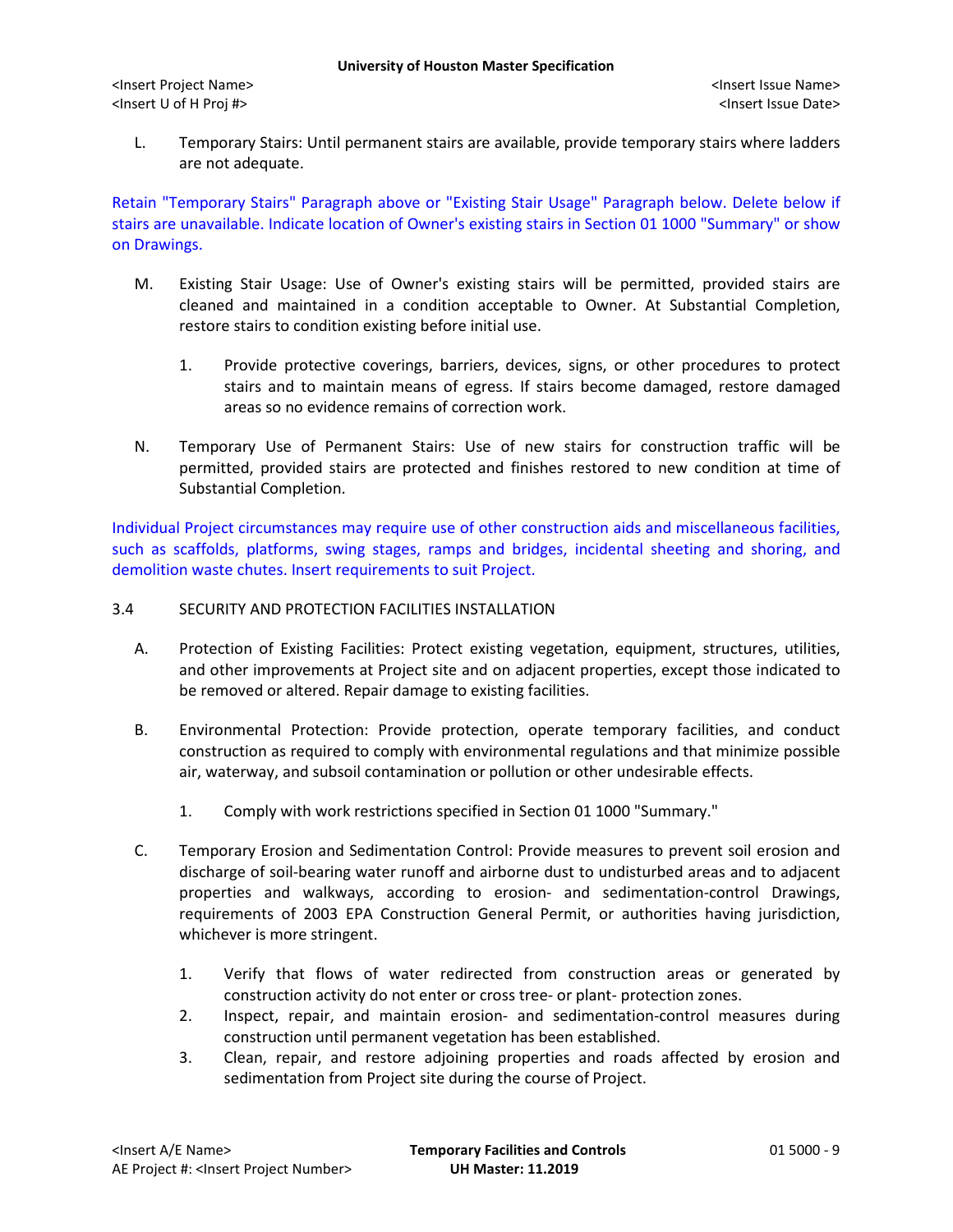<Insert Project Name> <Insert Issue Name> <Insert U of H Proj #> <Insert Issue Date>

- 4. Remove erosion and sedimentation controls and restore and stabilize areas disturbed during removal.
- D. Stormwater Control: Comply with requirements of authorities having jurisdiction. Provide barriers in and around excavations and subgrade construction to prevent flooding by runoff of stormwater from heavy rains.
- E. Tree and Plant Protection: Install temporary fencing located as indicated or outside Tree Protection Zones (TPZ) to protect vegetation from damage from construction operations. Protect tree root systems from damage, flooding, and erosion. TPZ is 1.50 feet away in radial distance from the trunk for every inch in stem diameter.
- F. Pest Control: Engage pest-control service to recommend practices to minimize attraction and harboring of rodents, roaches, and other pests and to perform extermination and control procedures at regular intervals so Project will be free of pests and their residues at Substantial Completion. Perform control operations lawfully, using environmentally safe materials.

## Retain "Site Enclosure Fence" Paragraph below if required.

- G. Site Enclosure Fence: Before construction operations begin, furnish and install site enclosure fence in a manner that will prevent people and animals from easily entering site except by entrance gates.
	- 1. Extent of Fence: As required to enclose entire Project site or portion determined sufficient to accommodate construction operations.

#### Option in subparagraph below is only for projects connected to existing construction.

- 2. Maintain security by limiting number of keys and restricting distribution to authorized personnel. Furnish one set of keys to Owner.
- H. Security Enclosure and Lockup: Install temporary enclosure around partially completed areas of construction. Provide lockable entrances to prevent unauthorized entrance, vandalism, theft, and similar violations of security. Lock entrances at end of each work day.
- I. Barricades, Warning Signs, and Lights: Comply with requirements of authorities having jurisdiction for erecting structurally adequate barricades, including warning signs and lighting.
- J. Temporary Egress: Maintain temporary egress from existing occupied facilities as indicated and as required by authorities having jurisdiction.

Retain ""Protected" option in the " Paragraph below if covered walkways are required and area is insufficient to conduct operations with non-protected walkway, including delivery of materials. Include installation details on Drawings.

K. [**Protected** ]Walkway: Erect [**protected**] walkway for continuous passage of individuals through or adjacent to Project site. Provide protective cover over walkway if required by site constraints and safety considerations. Coordinate with entrance gates, other facilities, and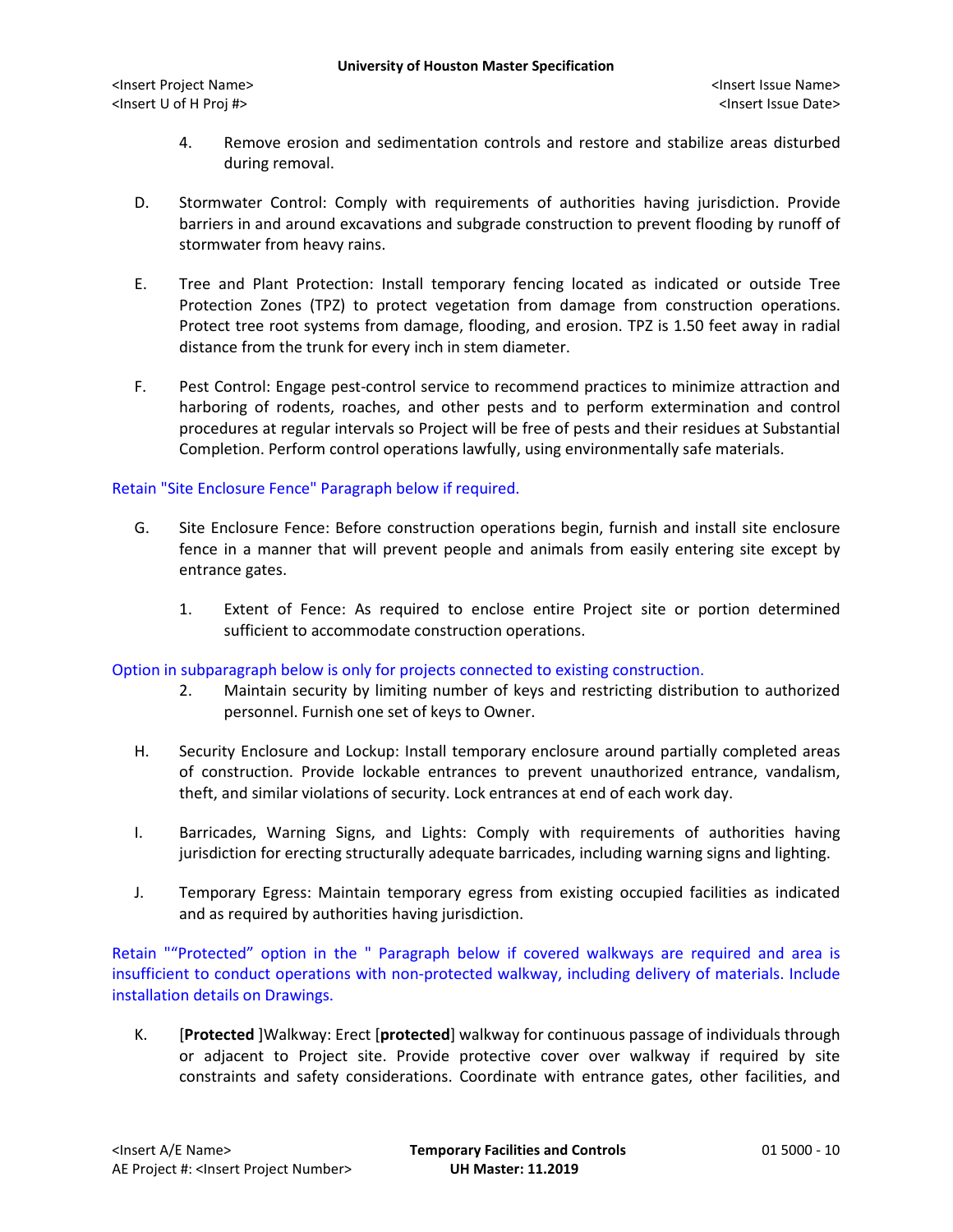obstructions. Comply with regulations of authorities having jurisdiction and requirements indicated on Drawings including accessibility requirements.

- 1. Provide overhead decking, protective enclosure walls, handrails, barricades, warning signs, exit signs, lights, safe and well-drained walkways, and similar provisions for protection and safe passage.
- 2. Paint and maintain appearance of walkway for duration of the Work.
- L. Temporary Enclosures: Provide temporary enclosures for protection of construction, in progress and completed, from exposure, foul weather, other construction operations, and similar activities. Provide temporary weathertight enclosure for building exterior.
	- 1. Where heating or cooling is needed and permanent enclosure is incomplete, insulate temporary enclosures.
- M. Temporary Partitions: Provide floor-to-ceiling dustproof partitions to limit dust and dirt migration and to separate areas occupied by Owner from fumes and noise.

Retain first two paragraphs below if required. Revise construction to a fire-rated partition if necessary.

1. Construct dustproof partitions with gypsum wallboard with joints taped on occupied side, and fire-retardant-treated plywood on construction operations side.

Retain subparagraph "a" below if containment of airborne particles and dust generated by construction activities is critical to occupants of other spaces in building, e.g., occupied healthcare facilities.

- a. Construct vestibule and airlock at each entrance through temporary partition with not less than 48 inches (1219 mm) between doors. Maintain waterdampened foot mats in vestibule.
- 2. Where fire-resistance-rated temporary partitions are indicated or are required by authorities having jurisdiction, construct partitions according to the rated assemblies.
- 3. Insulate partitions to control noise transmission to occupied areas.
- 4. Seal joints and perimeter. Equip partitions with gasketed dustproof doors and security locks where openings are required.
- 5. Protect air-handling equipment.
- 6. Provide walk-off mats at each entrance through temporary partition.
- N. Temporary Fire Protection: Install and maintain temporary fire-protection facilities of types needed to protect against reasonably predictable and controllable fire losses. Comply with NFPA 241; manage fire-prevention program.
	- 1. Prohibit smoking in construction areas.
	- 2. Supervise welding operations, combustion-type temporary heating units, and similar sources of fire ignition according to requirements of authorities having jurisdiction.
	- 3. Develop and supervise an overall fire-prevention and -protection program for personnel at Project site. Review needs with local fire department and establish procedures to be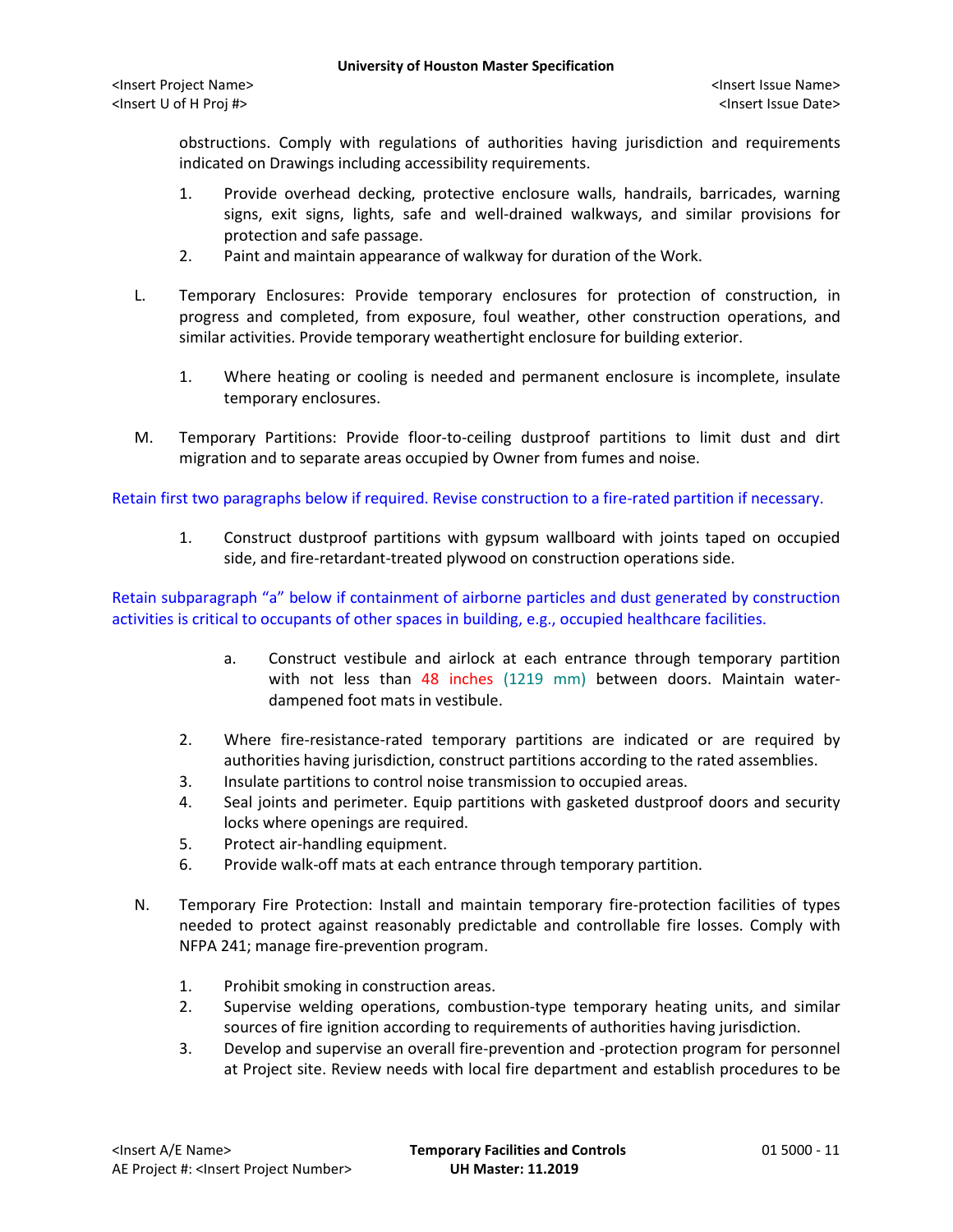followed. Instruct personnel in methods and procedures. Post warnings and information.

4. Provide temporary standpipes and hoses for fire protection. Hang hoses with a warning sign stating that hoses are for fire-protection purposes only and are not to be removed. Match hose size with outlet size and equip with suitable nozzles.

# 3.5 MOISTURE AND MOLD CONTROL

- A. Contractor's Moisture-Protection Plan: Avoid trapping water in finished work. Document visible signs of mold that may appear during construction.
- B. Exposed Construction Phase: Before installation of weather barriers, when materials are subject to wetting and exposure and to airborne mold spores, protect as follows:
	- 1. Protect porous materials from water damage.
	- 2. Protect stored and installed material from flowing or standing water.
	- 3. Keep porous and organic materials from coming into prolonged contact with concrete.
	- 4. Remove standing water from decks.
	- 5. Keep deck openings covered or dammed.
- C. Partially Enclosed Construction Phase: After installation of weather barriers but before full enclosure and conditioning of building, when installed materials are still subject to infiltration of moisture and ambient mold spores, protect as follows:
	- 1. Do not load or install drywall or other porous materials or components, or items with high organic content, into partially enclosed building.
	- 2. Keep interior spaces reasonably clean and protected from water damage.
	- 3. Periodically collect and remove waste containing cellulose or other organic matter.
	- 4. Discard or replace water-damaged material.
	- 5. Do not install material that is wet.
	- 6. Discard, replace, or clean stored or installed material that begins to grow mold.
	- 7. Perform work in a sequence that allows any wet materials adequate time to dry before enclosing the material in drywall or other interior finishes.
- D. Controlled Construction Phase of Construction: After completing and sealing of the building enclosure but prior to the full operation of permanent HVAC systems, maintain as follows:
	- 1. Control moisture and humidity inside building by maintaining effective dry-in conditions.
	- 2. Use permanent HVAC system to control humidity.
	- 3. Comply with manufacturer's written instructions for temperature, relative humidity, and exposure to water limits.
		- a. Hygroscopic materials that may support mold growth, including wood and gypsum-based products, that become wet during the course of construction and remain wet for 48 hours are considered defective.
		- b. Measure moisture content of materials that have been exposed to moisture during construction operations or after installation. Record readings beginning at